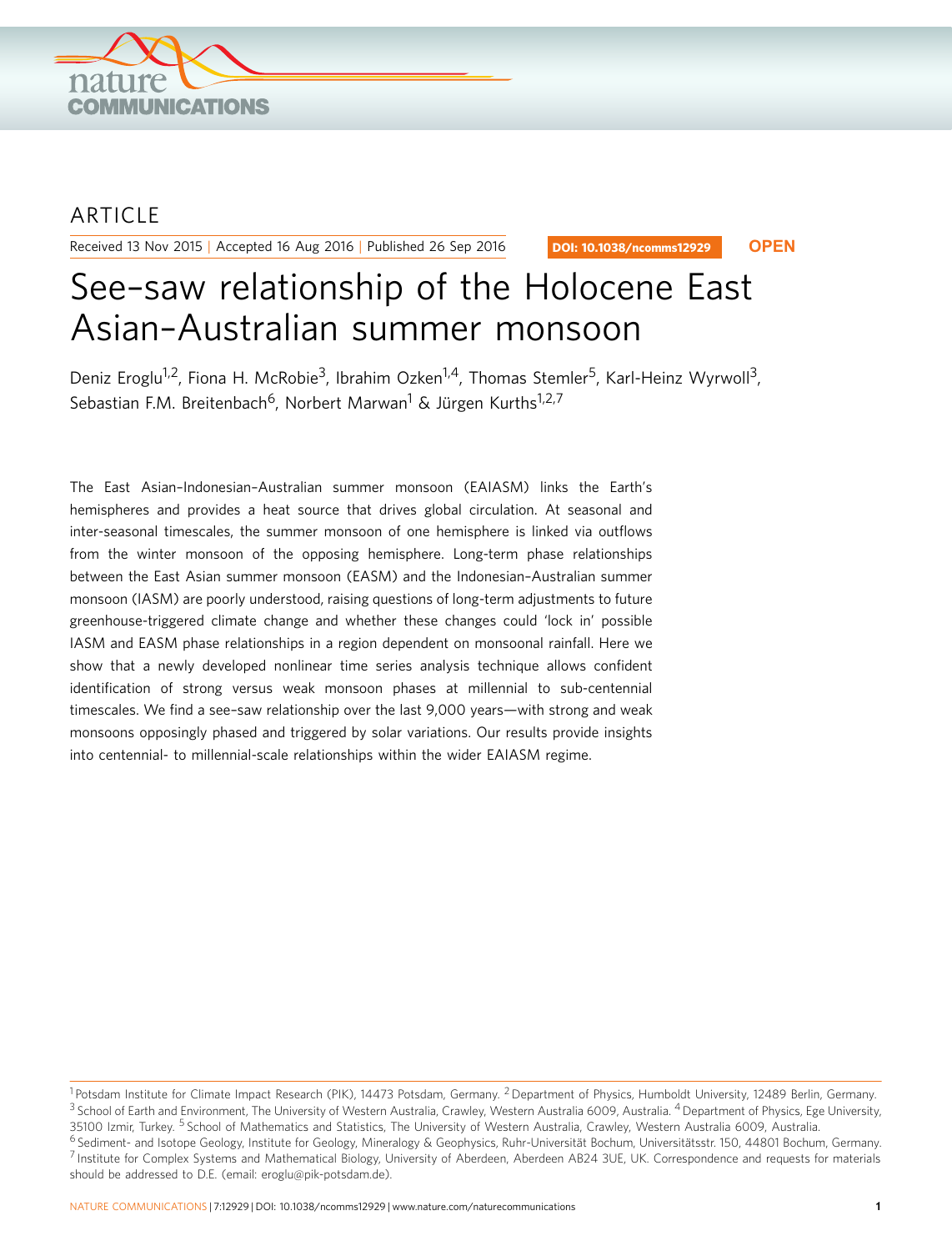igh-resolution speleothem proxy records from cave<br>
KNI-51 (15.30° S, 128.61° E) in northwestern Australia<br>
and Dongge Cave (DA) (25.28° N, 108.08° E) from<br>
southern China (Fig. 1) provide an outline of the summer KNI-51 (15.30 $^{\circ}$  S, 128.61 $^{\circ}$  E) in northwestern Australia southern China (Fig. 1) provide an outline of the summer monsoon states of the last  $9,000$  years<sup>1</sup>. Details of the U/Th chronology and stable isotope records are given by Denniston *et al.*<sup>[2](#page-5-0)</sup> and Wang *et al.*<sup>3</sup>, respectively. Both caves are well placed to capture the summer monsoon regimes located at the end points of the EAIASM system (Fig. 1 and Supplementary Fig. 2 as well as Supplementary Discussion). Stalagmite  $\delta^{18}O$  time series have prominently been used to identify and study past changes in summer monsoon strength<sup>4</sup>. The  $\delta^{18}$ O signal recorded in Asian stalagmites depends on multiple factors, including moisture source composition and distance, Rayleigh fractionation during moisture transport, and amount of precipitation. These factors, and thus stalagmite  $\delta^{18}O$ , are all directly related to summer monsoon strength<sup>2,5–9</sup>. A more distal moisture source lengthens the transport pathway to the study site, and Rayleigh distillation during rainout, which in turn leads to more negative  $\delta^{18}O$  in monsoonal rainfall and associated infiltrating and drip water, ultimately resulting in more negative stalagmite  $\delta^{18}O$ . Thus, speleothem  $\delta^{18}O$  is a complex integral of multiple factors, not exclusively reflecting local rainfall amount, but instead providing a valid proxy for monsoon strength in a more general sense  $4,10$ . In some instances a pronounced amount effect is observed. For example, in the IASM realm, rainfall  $\delta^{18}O$  is mainly linked to rainfall amount, as a comparison of rainfall amount and  $\delta^{18}O$  at the Global Network of Isotopes in Precipitation (GNIP) station at Darwin ( $\sim$  400 km SW of KNI-51) demonstrates ( $R^2 = 0.8$ ;  $P < 0.001$ <sup>[2](#page-5-0)</sup>. Positive  $\delta^{18}$ O excursions in stalagmites coincident with the timing of graffiti on cave walls telling of massive droughts, exemplify the sensitivity of  $\delta^{18}O$  to drought in the EASM region<sup>[7](#page-5-0)</sup>. A negative example was found in NE India, where the amount effect is clearly absent<sup>5</sup>, but speleothem  $\delta^{18}O$  still records changes in Indian summer monsoon strength linked to ENSO<sup>11</sup>. Thus, we emphasize again that the  $\delta^{18}$ O variability acts as a proxy for monsoon strength and not rainfall amount alone. Moreover, advanced nonlinear time series analysis methods can be used to analyse the dynamical imprint of the monsoon activity in the  $\delta^{18}$ O record and by analysing the time series

it is possible to go beyond an interpretation of just the values of  $\delta^{18}$ O.

The records of DA and KNI-51 are irregularly sampled, that is, the time between two consecutive measurements is not constant and may vary largely along the length of the record. Most time series analysis methods, however, require regular sampling. Traditionally, some form of interpolation is used to deal with these irregularities, but this introduces additional information into the time series with much higher uncertainty than the real observations[12](#page-6-0). To avoid corrupting the quality of the proxy records, a newly developed method can be used (see [refs 13,14](#page-6-0)) that is based on techniques used for the neurological data<sup>[15](#page-6-0)</sup>. This Transformation Cost Time Series (TACTS) method produces a detrended and regularly sampled time series, that can be further analysed with standard time series analysis methods to identify regime changes.

Here we show that the TACS method is well suited to analyse the records of DA and KNI-51 and can detect statistical significant dynamical details of the monsoon dynamics by distinguishing phases of strong/weak monsoon on centennial time scale. This allows us to substantiate and improve previous more qualitative interpretations of the DA and KNI-51 records<sup>[2,3,16](#page-5-0)</sup>. Overall, the phase relationship between major regime shifts in the two records is anticorrelated (see [Figs 2](#page-2-0) [and 3\)](#page-2-0). Phases of strong (weak) monsoon activity in the northern hemisphere (DA proxy) coincide with phases of weak (strong) monsoon activity in the southern hemisphere (KNI-51 proxy). Solar activity provides a likely driver of this see–saw dynamics and our analysis confirms previous conclusions that solar activity can impact on the overall monsoon dynamics by shifting the position of the the Intertropical Convergence Zone  $(TTCZ)^3$ .

# **Results**

Transitions of the monsoon activity. Analysis of the DA and KNI-51 records reveals alternating periods of statistically significant centennial to millennial-scale strong/weak monsoon states ([Fig. 2](#page-2-0)). Strong/weak states are defined as exceeding the confidence bands. Prolonged strong/weak states are identified,



Figure 1 | Top of atmosphere outgoing long wave radiation during the monsoon months delimiting its extent. (a) East Asian summer monsoon (EASM) during June, July and August (JJA); and (b) Indonesian-Australian summer monsoon (IASM) during December, January and February (DJF)<sup>[54](#page-6-0)</sup>; Dongge Cave (dot) and KNI-51 cave (star).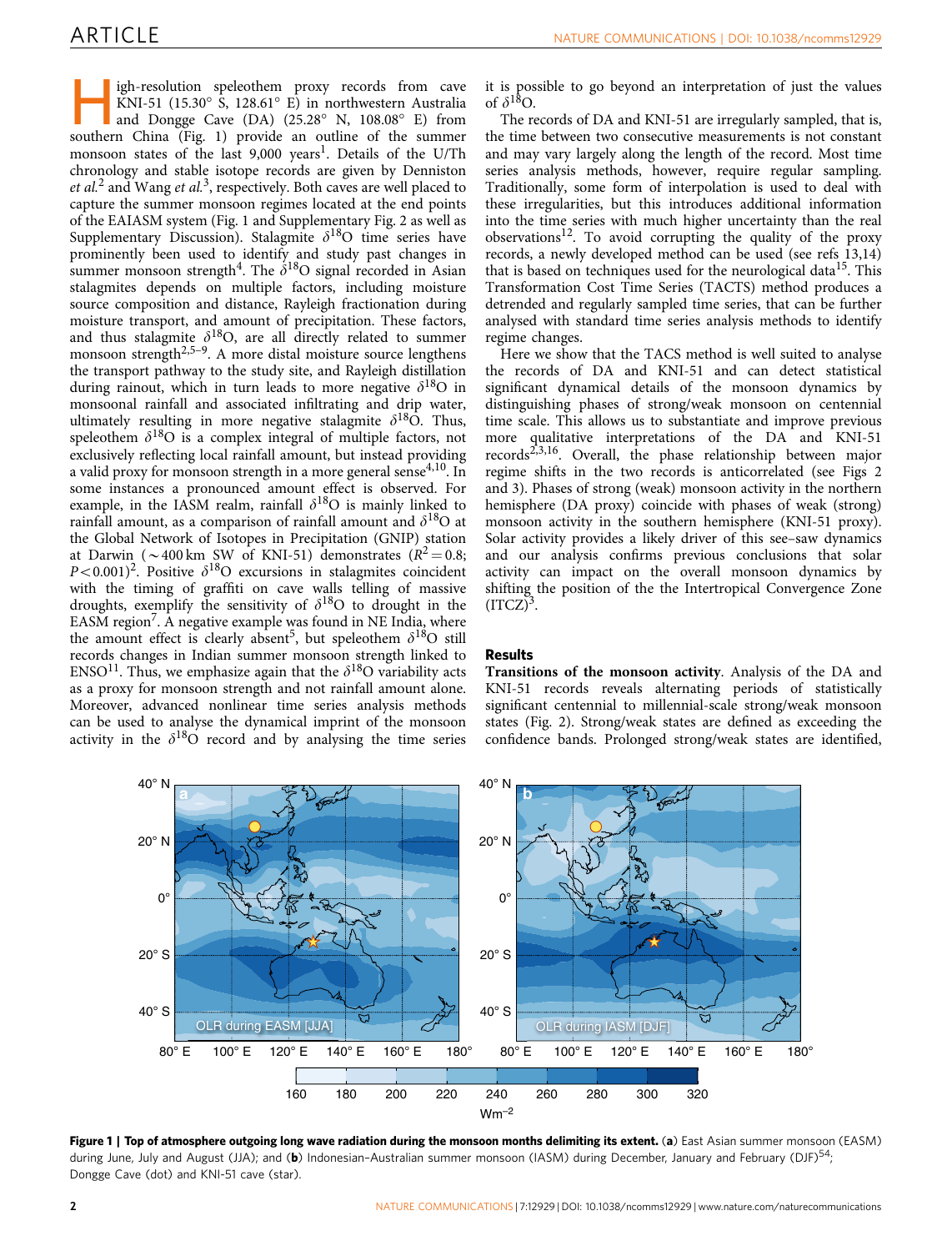<span id="page-2-0"></span>and the comparison given by the coloured bands in Fig. 2 highlights that our quantitative technique is able to reveal new details of the monsoon dynamics.

The strong/weak regimes identified improve upon previous, qualitative interpretations of the proxy records<sup>2,3,16</sup>. Here we provide a detailed discussion of where our method supports,



Figure 2 | Determinism of the KNI-51 Cave and Dongge Cave records with comparison to previous studies. (a) (red) KNI-51 cave and (b) (green) Dongge Cave (DA). The determinism is calculated from the corresponding transformation costs time series and statistical significance is indicated by the two horizontal bands (see Methods section for details). High (low) determinism values correspond to wet (dry) monsoon regimes. The coloured bands (blue indicating wet regimes; brown, dry) provide a comparison of our findings with those of previous, qualitative studies. In the text we provide a detailed discussion of previously unidentified or incorrectly identified wet and dry regimes uncovered by our method. (black) Determinism of the solar activity proxy  $\Delta^{14}$ C time series. Cross-correlation between the determinism of the solar activity proxy  $\Delta^{14}$ C time series and KNI-51 time series is r  $=$   $-$  0.32, and DA time series is  $r = 0.29$  (see Methods section for details).



Figure 3 | Determinism of KNI-51 and Dongge Cave highlighting the antiphase relationship. There is a gap in the data of KNI-51 around  $\sim$  4,000 yr BP. Contrary to the general antiphase relation of the two determinism time series of KNI-51 and Dongge Cave proxies, the region around  $\sim$  7,000 yr BP shows a in—phased relationship, highlighted with yellow.

NATURE COMMUNICATIONS | 7:12929 | DOI: 10.1038/ncomms12929 | [www.nature.com/naturecommunications](http://www.nature.com/naturecommunications) 3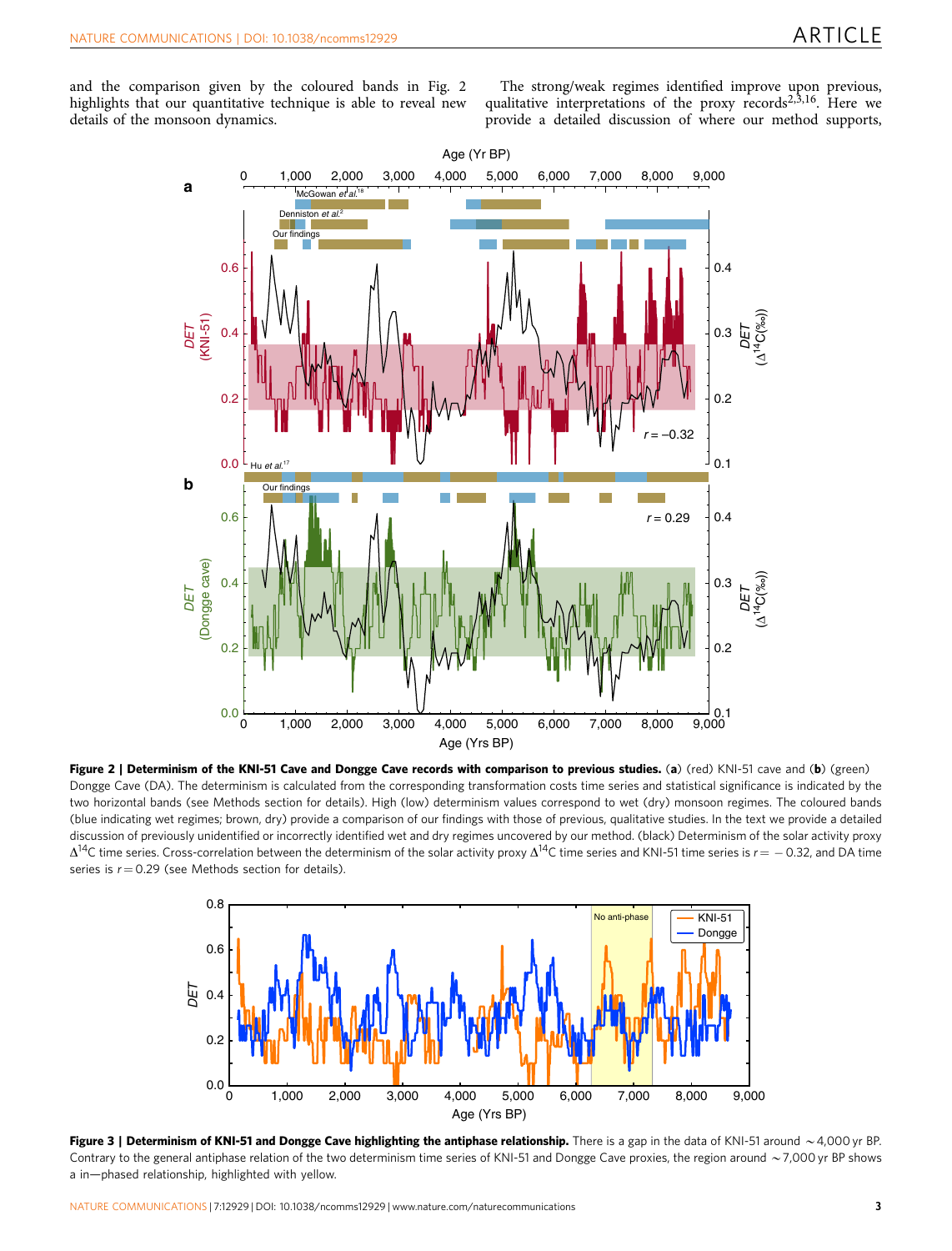corrects and improves earlier studies. We particularly focus on regimes which are newly identified or previously incorrectly interpreted.

Major strong(weak) phases, defined in kiloyears Before Present (ka BP), occur in the northwest Australian summer monsoon domain between 8.5–6.4 ka BP (6.3–5.0 ka BP), 5.0–4.0 ka BP, possibly extending to 3.0 ka BP, (3.0–1.4 ka BP), 1.3–0.9 ka BP, with a transition at 0.9 ka BP to the present regime.

Embedded within these time intervals are additional events of centennial to sub-centennial duration. Unfortunately, the details of the Holocene summer monsoon of northwestern Australia are largely unknown, precluding any comparison of stratigraphic records. Nevertheless, a recent pollen-sediment record from Black Springs (northwestern Kimberley) $17$  shows some correspondence to our phase record, but the pollen record is poorly resolved, supported by only four radiocarbon dates. Our analyses offers improved time resolution and greater details of the inherent variability within major monsoon phases.

Cross-hemispheric see–saw dynamics. The Dongge Cave record has been discussed by Wang et  $al^3$ , further developed by Hu et al.<sup>[16](#page-6-0)</sup> and more recently by Zhao et al.<sup>[18](#page-6-0)</sup>. Wang et al.<sup>[3](#page-5-0)</sup> recognised eight weak monsoon events lasting 100 to 500 years: at 0.5 ka BP, 1.6 ka BP, 2.7 ka BP, 4.4 ka BP, 5.5 ka BP, 6.3 ka BP, 7.2 ka BP and 8.3 ka BP. While adding some details, the Hu et al.<sup>[16](#page-6-0)</sup> reconstructions essentially concur with those of Wang et  $al^3$ . Our results indicate strong/weak regime intervals between (8.2–7.6 ka BP), 7.6–7.2 ka BP, (7.1–6.9 ka BP), (6.4–5.8 ka BP), 5.8–5.0 ka BP, (5.0–4.0 ka BP), 3.0–2.7 ka BP, (2.2–2.0 ka BP), 1.9–0.8 ka BP and (0.7–0.4 ka BP). A comparative study applying our method on the palaeo Summer Monsoon Index (SMI) derived from sediments of the Qinghai Lake<sup>[19](#page-6-0)</sup> corroborates our findings (see Supplementary Discussion and Supplementary Fig. 4 for details).

Our analysis has revealed details for KNI-51 and DA not previously recognized ([Fig. 2](#page-2-0)). In the KNI-51 record two events, absent from Denniston et  $al$ <sup>2</sup>, occur at 6.6-6.4 ka BP (weak monsoon/wet) and 7.0–6.8 ka BP (strong monsoon/dry). Furthermore, our results improve upon the findings of Denniston et al.<sup>[2](#page-5-0)</sup> and McGowan et al.<sup>[17](#page-6-0)</sup> by reclassifying previously misinterpreted regimes. We identify a strong (wet) monsoon regime at 3.2-3.1 ka BP previously interpreted as dry<sup>17</sup> and similarly a weak (dry) regime at 7.6–7.5 ka BP incorrectly claimed to be wet by Denniston et  $al$ <sup>2</sup>.

Similarly, the results of our DA analysis contradict the conclusions of Hu et  $al$ .<sup>[16](#page-6-0)</sup> for the time periods 6.2–6.1 ka BP (weak) and 7.8–7.6 ka BP (weak). In addition, there are three events identified by Hu et  $al$ .<sup>[16](#page-6-0)</sup> that are not statistically significant in our analysis (3.4–3.2 ka BP, 6.9–6.3 ka BP and 8.8–8.2 ka BP). We assert confidence in these revisions, as they are based on a rigorous, quantitative analysis, rather than rudimentary visual comparison of data sets. The detailed comparison of our findings and the literature summary is given in Supplementary Tables 1 and 2.

Moreover, our results reveal a striking strong/weak, opposing relationship between the  $IASM<sup>2</sup>$  $IASM<sup>2</sup>$  $IASM<sup>2</sup>$  and  $EASM<sup>3</sup>$  $EASM<sup>3</sup>$  $EASM<sup>3</sup>$  [\(Fig. 2\)](#page-2-0). The only time when this see–saw relationship is not observed is during 7.6–7.2 ka BP, when both monsoon records show a 'weak state'. Over the entire time scale, the cross-correlation of the DET time series is  $-0.27$ , and while this affirms an antiphased relationship, it does not capture the strong correspondence between the statistically significant strong/weak monsoon states. In fact the antiphased relationship is much stronger, if only the statistical significant parts of the time series are used and the internal variability on sub-centennial to decadal time scales is ignored. This may be calculated using a step function filter, yielding a  $cross-correlation$  of  $-0.33$ . This can be perceived by

simultaneous plot of DET values for KNI-51 and DA in one figure [\(Fig. 3](#page-2-0)). Comparable results are found in the Qinghai Lake data (SMI) with a cross-correlation of  $-0.28$  (Supplementary Fig. 4). Therefore, the variability at sub-centennial to decadal time scales in both the DA and KNI-51 records is emphasized; such short-term variability is evident in present-day monsoon records from both regions $20$ .

Impact of solar activity on monsoonal see–saw pattern. While the details of the controls and processes determining the function and latitudinal extent of the respective summer monsoons are more complex<sup>[21,22](#page-6-0)</sup> than simply relating them to the position of the ITCZ, still the ITCZ provides a convenient metric of monsoon extent<sup>21,23,24</sup>. For the broader EAIASM history, the displacement of the ITCZ is a driver that has been advocated in a range of Quaternary paleoclimate studies<sup>25-29</sup>. The argument recognises that the ITCZ is displaced towards the warmer hemisphere in response to differential cooling<sup>30-32</sup>. This is an attractive and apparently straightforward explanation, with a caveat that the ITCZ over the region of the West Pacific Warm Pool (that is, the Maritime Continent) is much less well defined than over the wider Pacific and Indian Oceans, with a more complex south-north (north–south) seasonal migration pattern[23,33,34](#page-6-0).

In explaining the DA  $\delta^{18}$ O record, Wang *et al.*<sup>[3](#page-5-0)</sup> appeal to a likely displacement of the ITCZ driven by solar variability. They use the atmospheric  $\Delta^{14}$ C record<sup>[35](#page-6-0)</sup> as a proxy for solar activity with which they obtain a correlation of 0.3 with their speleothem  $\delta^{18}$  $\delta^{18}$  $\delta^{18}$ O record. The inference is followed by Zhao *et al.*<sup>18</sup> who support the claim of a concordance of the DA  $\delta^{18}$ O record with solar variability. We extend this claim further and ask whether the Holocene antiphase relationship that we have uncovered in the summer monsoons of the overall EAIASM is driven by solar variability.

To establish this, we compare the determinism-measure of solar activity with that derived from the EASM and IASM proxy records. The analysis identifies a statistically significant correlation between solar activity and both records from DA with correlation of 0.29 and KNI-51 with correlation of  $-0.32$  (SMI: 0.35; see Supplementary Fig. 4). Thus, when predictability of solar activity is high (low), the Dongge Cave record indicates a strong (weak) summer monsoon, while northern Australia experiences a weak (strong) summer monsoon. Increased predictability of solar activity corresponds to periods of a consistently high number of solar 'events', increasing the solar irradiance received by the Earth. Positive correlation with the Dongge Cave record therefore indicates a direct control, whereby periods of increased solar activity enhance the summer monsoon over East Asia. The asymmetric response in the Australian monsoon record suggests that periods of increased solar irradiance actually decrease monsoon strength. To explain this, we consider orbital-scale positioning of the ITCZ. Preferential heating of the Northern Hemisphere during periods of high tilt and Northern Hemisphere perihelion, as observed from 9 to 3 ka, provides a background driver for increased EASM strengthening. At a global scale, there is a northward shift in the ITCZ, weakening monsoon activity over north west Australia. Coupling this shift with solar activity, brief periods of increased irradiance would act to shift the ITCZ further north, and we would therefore expect a stronger EASM and corresponding weak IASM. This mechanism is supported by our analysis, and compounded by the observation that from c.2.5 ka onwards, as orbital controls begin to favour the Southern Hemisphere, correspondence between the determinism-measure of solar activity and EASM and IASM records diminishes. These findings lead us to conclude that solar activity provides a driver in the see–saw relationship observed between the EASM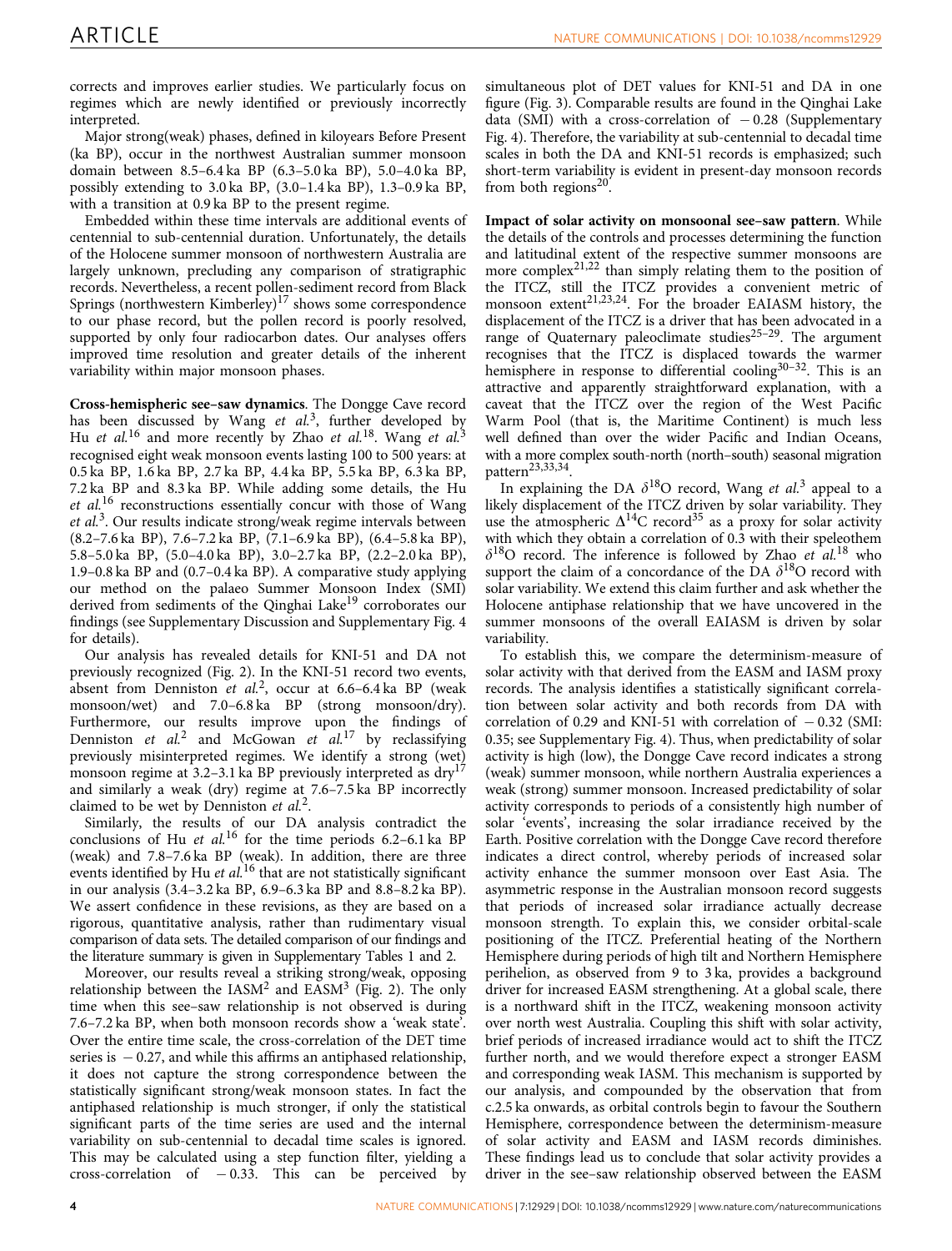<span id="page-4-0"></span>

Figure 4 | Illustration of the transformation cost time series method. The true time series from which the two time series are sampled is indicated by the dashed line. The initial time series segment (top) is transformed into the final time series segment (bottom) in seven steps. Note that after seven steps the segment is identical to the final target time series. The steps 1, 2, 4, 5, 6 are combinations of the elementary operations (i) time shift and (ii) adjusting the amplitude (first two terms of equation (3)), while in step 3 one event is deleted and therefore the (iii) elementary operation was applied (last term of equation (3)).

and IASM over the past 9,000 years, modulated by orbital-scale ITCZ positioning.

## **Discussion**

We note that in our interpretation we cannot rule out the likelihood of ENSO events playing a role. Mann et al.<sup>[36](#page-6-0)</sup> using the Zebiak–Cane model of the tropical Pacific ocean-atmosphere system demonstrated that changes in solar radiative forcing provokes an El Niño response. However, the impact of ENSO events on both monsoon regimes is complex and difficult to disentangle. Summer rainfall records from the NW Australian monsoon region lack a significant ENSO signature (<http://bom.gov.au/climate/enso/ninocomp.shtml>). On the other hand, the Southern Oscillation Index, SOI, has been shown to influence this region<sup>[37](#page-6-0)</sup>, where a likely impact can be claimed only for very strong negative/positive SOI values. In contrast, the EASM is clearly influenced by ENSO<sup>11,38-41</sup>, but with regional (north-south) differences<sup>[40](#page-6-0)</sup>, complex phase-modulation relationships[38,42](#page-6-0) and with specific ENSO events having quite a different regional rainfall expression—for example, the 1997/1998 and 1982/1983 events. The role of ENSO is an open question and the lack of well-expressed significant variation of the ENSO during the last 7,000 years makes it difficult to answer it [\(ref. 43](#page-6-0)). These facts, finally, do not allow to infer a clear ENSO driving of

the antiphase relationship between the IASM and the EASM at the Holocene time scale.

A significant body of work is now available that highlights the impact of solar variability on the tropical atmosphere<sup>44–47</sup>. This work demonstrates that the Hadley and Walker circulation are affected by solar variability, and through this, trigger an increase in tropical precipitation during periods of high solar activity and an associated change in the position of the ITCZ. Thus, solar variability can force the north–south expansion and contraction of the ITCZ over the region of the East-Asian– Indonesian–Australian–Monsoon region<sup>[48](#page-6-0)</sup>. We demonstrate that solar variability can impact summer monsoon strength, and more importantly provides the control of the antiphase relationship between the EASM and IASM over the last 9,000 years. Our results reveal a strong coupling between the monsoons of the two hemispheres, expressed as a seesaw relationship, and driven by decadal to centennialscale variations in solar activity. A full understanding of how solar variability can drive the monsoon response requires focused model studies. From these will emerge the likelihood of disentangling the overall functioning of the EAIASM regime, forming a further step in understanding how this regime will respond to present-day Greenhouse forcing, which may help to secure the future of people living in the region.

#### Methods

TACTS method. In essence, the TACTS method determines the 'cost' of transforming one segment of a record into the following segment. For this transformation we allow three possible modifications: first changing the amplitude of a data point, second shifting a data point in time, and third creating or deleting a data point. The 'cost' for changing the amplitude and shifting a data point is linearly dependent on the size of the modification. However, creating and deleting data points should be 'expensive' enough to not favour this modification over the other two points.

Many time series, for example, palaeoclimate proxy records, show cumulative trends, which usually need to be removed in a preprocessing step before time series analysis. A common procedure for regularly sampled time series is to apply a difference detrending filter,  $\Delta x = x(t) - x(t-1)$ , simply taking the difference between consecutive points. The TACTS method is a similar approach for detrending but for irregularly sampled time series. Here the difference between subsequent sequences is expressed by an associated transformation cost as explained below (see Supplementary Discussion for details).

To calculate the transformation cost time series, we determine the cost for transformation of one segment into another for two successive segments of a time series. Treating each observation as an 'event', we seek to transform the events in the first segment into those of the second. For a single transformation, this cost is a generalized distance between these two segments. Therefore, as a distance, the cost must be a positive number, symmetrical (that is, transforming the first into the second is the same as transforming the second into the first), and must satisfy the triangle inequality.

The cost associated with each transformation is given by:

$$
p(c) = \sum_{(\alpha,\beta)\in C} \left\{ \lambda_0 |t_a(\alpha) - t_b(\beta)| + \frac{1}{m} \sum_{k=1}^m \lambda_k |L_{a,k}(\alpha) - L_{b,k}(\beta)| \right\} + \lambda_S(|I| + |I| - 2|C|),
$$
\n(1)

where I and J are a set of indices of the events in starting set  $S_a$  and the final set  $S_b$ , respectively. These sets— $S_a$  and  $S_b$ —correspond to the events in the two time series segments. The first summation quantifies the cost associated with shifting events in time. We sum over the pairs  $(\alpha, \beta) \in C$ , where the set C comprises the points that need to be shifted in time.  $\alpha$  and  $\beta$  denote the  $\alpha$ th event in  $S_a$  and  $\beta$ th event in  $S_b$ . The coefficient  $\lambda_0$  is the cost factor for time shifts. The second summation calculates the cost due to changing the amplitude of events. This involves the difference  $|L_{a,k}(\alpha) - L_{b,k}(\beta)|$ , where  $L_{a,k}(\alpha)$  is the amplitude of the  $\alpha$ th event in  $S_a$ . The parameter  $\lambda_k$  has the unit of per amplitude and the sum is over the different components of the amplitude. That is, if we are dealing with one dimensional data  $m = 1$ , while for a three dimensional phase space m would be three. The last terms in the cost function deal with the events not in C which have to be added or deleted. Note that  $|\cdot|$  denotes the size of the set and  $\lambda_S$  is the cost parameter for this operation. Suzuki et al. omitted this parameter, since they chose a cost of one for such an operation<sup>14</sup>.

We determine the cost factors  $\lambda_0$ ,  $\lambda_k$  based on the time series at hand:

$$
\lambda_0 = \frac{M}{\text{total time}}\tag{2a}
$$

$$
\lambda_k = \frac{M - 1}{\sum_{i}^{M-1} |x_i - x_{i+1}|},
$$
\n(2b)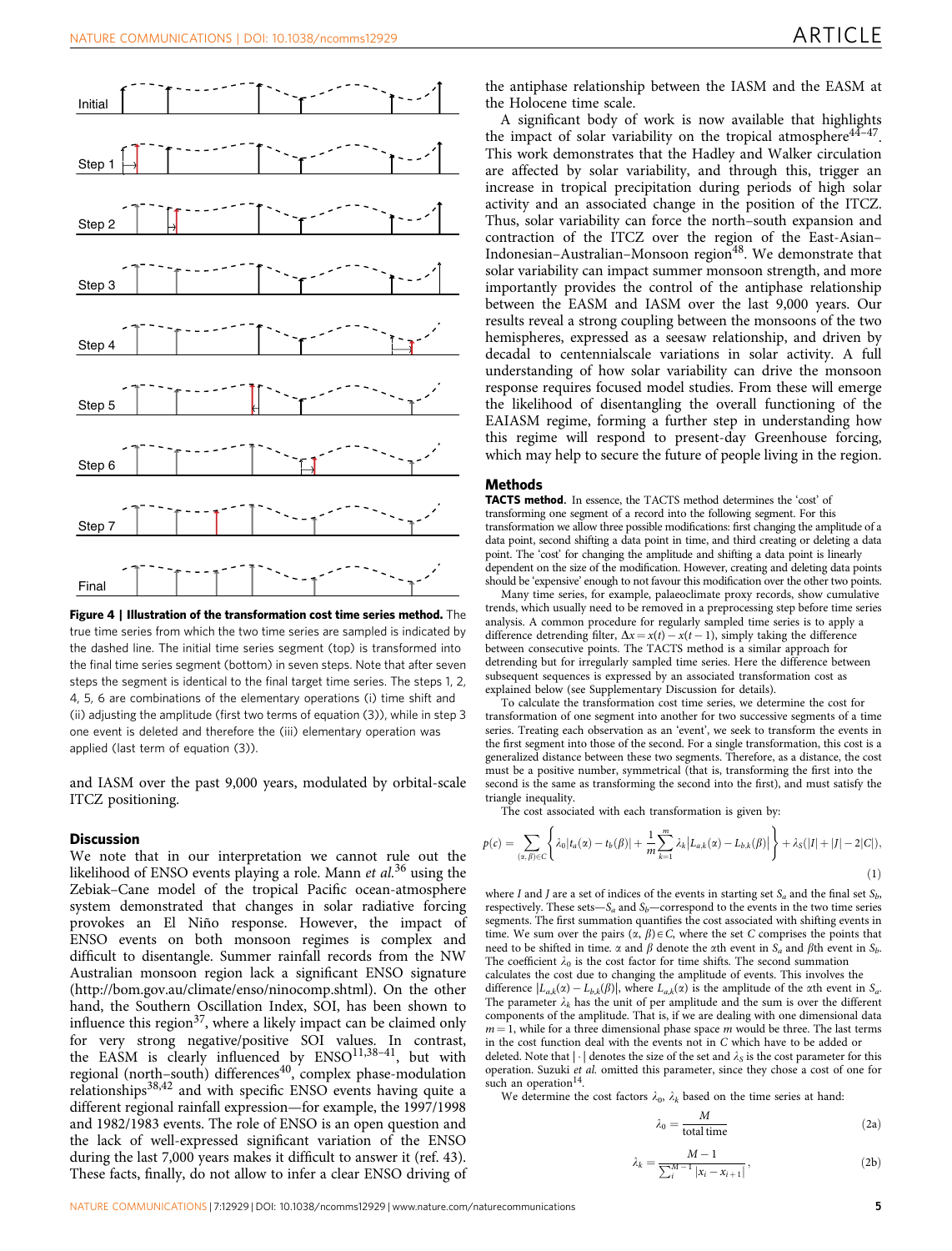<span id="page-5-0"></span>where  $x_i$  is the amplitude of *i*th element and  $M$  is the total number of events in the time series. Note that  $\lambda_0$  is the mean event frequency and  $\lambda_k$  is the inverse of the average amplitude difference.

The cost factor  $\lambda_S$  is an optimization parameter. We constrain  $\lambda_S \in [0, 4]$  and explore the costs of deleting or adding an event to our time series. If our time series consists of  $n + 1$  segments of equal length, we can calculate n costs for each individual transformation of the segments. Assuming that the costs are linearly independent, the central limit theorem indicates that the distribution of the costs should be a normal distribution. In particular, when dealing with non-stationary data we find that changing  $\lambda_S$  such that the distribution becomes normal greatly improves the skill of our time series analysis method.

In [Fig. 4](#page-4-0), we give an illustration of how to perform this transformation. Recall that the transformation is done by three elementary steps: (i) shifting an event in time; (ii) changing the amplitude of the event; and (iii) creating or deleting an event. The figure outlines the steps required to transform the top time series segment into the bottom one. This transformation consists of seven elemental steps. Moves 1 and 2 move the first and second event to the right and, in addition, adjust their magnitude, that is, a combination of the two elementary steps (i) and (ii). In move three the last event is deleted (that is, elementary step (iii)). As we can see it takes four additional elementary steps (combinations of (i) and (ii)) to transform the starting time series into the target time series.

Recurrence plot analysis. The resulting regularly sampled cost time series is analysed using recurrence plot analysis to derive the recurrence quantification measure determinism  $(DET)^{49}$ . DET is a measure of predictability well suited to detect regime changes in time series. DET characterizes a specific, recurrence-based dynamical property, independent of the state of the system (that is, the amplitude of the  $\delta^{18}O$  at a given time). Therefore, DET values are not directly related to a specific state value such as strong or weak monsoon regime). Nevertheless, it is possible that certain regime states (for example, a strong monsoon regimes) are linked to a characteristic recurrence pattern, for example, a more regular and periodic dynamics (enhanced monsoon regimes) or less periodic and less predictable dynamics (weak monsoon or monsoon failure). Such relationships between states and recurrence properties seem typical in the climate system, where, for example, cooling events have been linked to less predictable (less regular)<br>climate dynamics<sup>[13,50](#page-6-0)</sup>. Depending on geographic location and regional climate mechanisms, such relationships can differ significantly and can even be opposite. On the basis of information from literature, we are able to link the characteristic dynamical property of determinism to a certain climate regime, such as dry or wet, for the considered proxy records.

For each proxy record, the transformation cost time series is divided into segment sizes of 20 years containing, on average, 4 to 5 points. The final results shown in [Fig. 2](#page-2-0) are relatively insensitive to the choice of segment size. The proportionality parameters for modifications (i) and (ii) are determined from the proxy records and are related to the average amplitude and sampling time. The creation and deletion cost factor  $\lambda$  is our optimisation parameter, chosen relative to the other parameters. Determining the costs of transformation provides a measure of how close one segment is to the following one and produces a regularly sampled transformation cost time series with a temporal resolution of 20 years. Using recurrence plot analysis, as described below, we are able to quantify the<br>predictability of each segment by deriving the determinism<sup>[49](#page-6-0)</sup>. Abrupt transitions into or out of a 'wet' or 'dry' state are hard to predict, while behaviour within a regime follows a somewhat similar pattern throughout. As a result, determinism is particularly effective at identifying regime changes.

Recurrence plots visualise a fundamental property of dynamical systems—namely, when a the system 'repeats' itself, returning to a previous state. Formally, for a set of observations  $\vec{x}_i$  for  $i = 1, ..., N$  this is defined as

$$
R_{ij}(\epsilon) = \Theta\big(\epsilon - \big\|\vec{\mathbf{x}}_i - \vec{\mathbf{x}}_j\big\|\big) \quad i, j = 1, \ldots, N \tag{3}
$$

where  $\epsilon$  is some threshold distance,  $|| \cdot ||$  is some distance measure, and  $\Theta(y) = 1$  if  $y \ge 0$  and 0 otherwise<sup>[49](#page-6-0)</sup>. This method is well suited to capture regime changes, as such an extreme event would result in a sudden reduction in the number of recurring events. Plotting this matrix allows visual analysis of the system, and from this quantitative measures can be derived. Diagonal structures within the plot, running parallel to the main diagonal (bottom left to top right), indicate sections of the trajectory with locally similar paths. Calculating the fraction of points in the recurrence plot that form diagonal lines with respect to all points gives us the measure determinism. This is a measure of the amount of predictability within the system, as stochastic or chaotic systems result in none or only short diagonals. For the selected threshold distance  $\epsilon$ , a histogram of diagonal lengths,  $P(\epsilon, l)$ , is derived and a minimal diagonal length,  $l_{\text{min}}$ , is set. Determinism is then given by

$$
DET = \frac{\sum_{l=l_{\min}}^{N} lP(\epsilon, l)}{\sum_{l=1}^{N} lP(\epsilon, l)} \tag{4}
$$

In this analysis, the recurrence plot is derived using the Euclidean distance norm and  $\epsilon$ -threshold distance is chosen adaptively to ensure a sensible density of 'ones' in the RP, fixed at 10%. In the determinism calculation, we take  $l_{\text{min}}$  to be 2. These parameters were selected to ensure a balance between stability and, particularly in the case of the threshold distance, the inclusion of enough data points for the recurrence structure of the underlying system to be captured.

For details on the embedding required to transform time series data into a trajectory in phase space see [ref. 51.](#page-6-0)

The variation of a quantitative recurrence measure, such as DET, has to be tested whether its change is significant or not. We follow the approach by Marwan<br>*et al*. and apply a bootstrapping technique<sup>[52](#page-6-0)</sup>. The basic idea is that the dynamics of the system does not change over time. Such a change is usually measured by a sliding window approach, where  $DEF$  means the recurrence measure calculated in the *i*th window. Within these windows  $i$ , we also have the histograms of diagonal lengths,  $P_i(\epsilon, l)$ . We now bootstrap the lengths l from the histograms of all windows and use these lengths to calculate DET of this bootstrapped histogram, allowing an average picture of the DET measure for the whole time. Repeating this procedure N times, we get an empirical test distribution for DET. The 5 and 95% quantiles are used to infer confidence (90%) about the variation of DET and allows us to judge whether the found variability of the measure DET is significantly different from an unchanged dynamics (that is, whether a regime transition occurs)<sup>[52](#page-6-0)</sup>.

Cross-correlation of two irregularly sampled time series. To compare the KNI-51 and Dongge Cave records with solar variability (see Supplementary Fig. 1a,b), we correlate these records with the atmospheric  $\Delta^{14}$ C record compiled by Stuiver et al.<sup>[53](#page-6-0)</sup> (see Supplementary Fig. 1c). This record, spanning 9,700 years, was compiled from radiocarbon tree ring ages and is a widely used proxy for solar irradiance with lower  $\Delta^{14}C$  values inferring increased solar irradiance<sup>3</sup> This record is already sampled at regular time intervals so we do not need to apply the transformation cost function. However, the time steps of this data set do not align with the determinism time series generated from the speleothem records. We cannot, therefore, calculate cross-correlation without transforming the data sets again.

Interpolation is commonly used in such a scenario, but this creates artificial, and necessarily uncertain, data points in the time series. A Gaussian kernel-based cross-correlation (gXCF) has been demonstrated to reduce such biases relative to linear interpolation, as well as Lomb-Scargle, rectangular and quasi-sinusoidal<br>kernel-based cross-correlation estimators<sup>[12](#page-6-0)</sup>. We therefore use gXCF as our estimator of the similarity between the speleothem and solar activity data sets.

The benefit of kernel based techniques is that, rather than introducing new data to the time series, the two data sets are 'matched' using a weighting function. Pearson cross-correlation takes the sum of the product of paired data points in two time series  $X$  and  $Y$ . However, using the kernel, each data point in time series  $X$  is multiplied by every data point in  $\overline{Y}$ , but with a weighting function dependent on the distance between the time that these observations occurred. Kernel-based crosscorrelation is therefore given by

$$
\hat{\rho}_{x,y} = \frac{\sum_{i}^{N_x} \sum_{j}^{N_y} x_{i} y_{j} b\left(t_{j}^{y} - t_{i}^{x}\right)}{\sum_{i}^{N_x} \sum_{j}^{N_y} b\left(t_{j}^{y} - t_{i}^{x}\right)}
$$
(5)

where  $b(t_j^y - t_i^x)$  is the kernel, determining how much weight to give to the product of two observations  $x_i$  and  $y_j$ , based on the time gap between them. In the case of gXCF, the kernel is

$$
b = \frac{1}{\sqrt{2\pi\sigma}} e^{-|d|^2/2\sigma^2}
$$
 (6)

where *d* is the distance between the observation times  $\Delta t_{ij}^{xy}$  and  $\sigma$  is the s.d. of the kernel distribution, which scales the kernel. As there is no theory detailing the best choice of scaling parameter  $\sigma$ , we use  $\sigma = \Delta t^{xy}/4$  as per Rehfeld *et al.*<sup>12</sup>.

**Data availability.** The proxies from Dongge cave ( $\delta^{18}O$ ) and solar activity ( $\delta^{14}C$ ) are published/available data sets.  $\delta^{18}O$  proxy from KNI-51 cave, Kimberley is available from the authors. Requests for the TACTS of proxies can be sent to D.E. (eroglu@pik-potsdam.de).

#### **References**

- 1. Wyrwoll, K. H., Liu, Z., Chen, G., Kutzbach, J. E. & Liu, X. Sensitivity of the Australian summer monsoon to tilt and precession forcing. Quat. Sci. Rev. 26, 3043–3057 (2007).
- 2. Denniston, R. F. et al. A Stalagmite record of Holocene Indonesian Australian summer monsoon variability from the Australian tropics. Quat. Sci. Rev. 78, 155–168 (2013).
- 3. Wang, Y. et al. The Holocene Asian monsoon: links to solar changes and North Atlantic climate. Science 308, 854-857 (2005).
- Cheng, H. et al. The Asian monsoon over the past 640,000 years and ice age terminations. Nature 534, 640–646 (2016).
- Breitenbach, S. F. M. et al. Strong influence of water vapor source dynamics on stable isotopes in precipitation observed in Southern Meghalaya, NE India. Earth Planet Sci. Lett. 292, 212–220 (2010).
- 6. Sinha, A. et al. Trends and oscillations in the Indian summer monsoon rainfall over the last two millennia. Nat. Commun. 6, 6309 (2015).
- 7. Tan, L. et al. A Chinese cave links climate change, social impacts, and human adaptation over the last 500 years. Sci. Rep. 5, 12284 (2015).